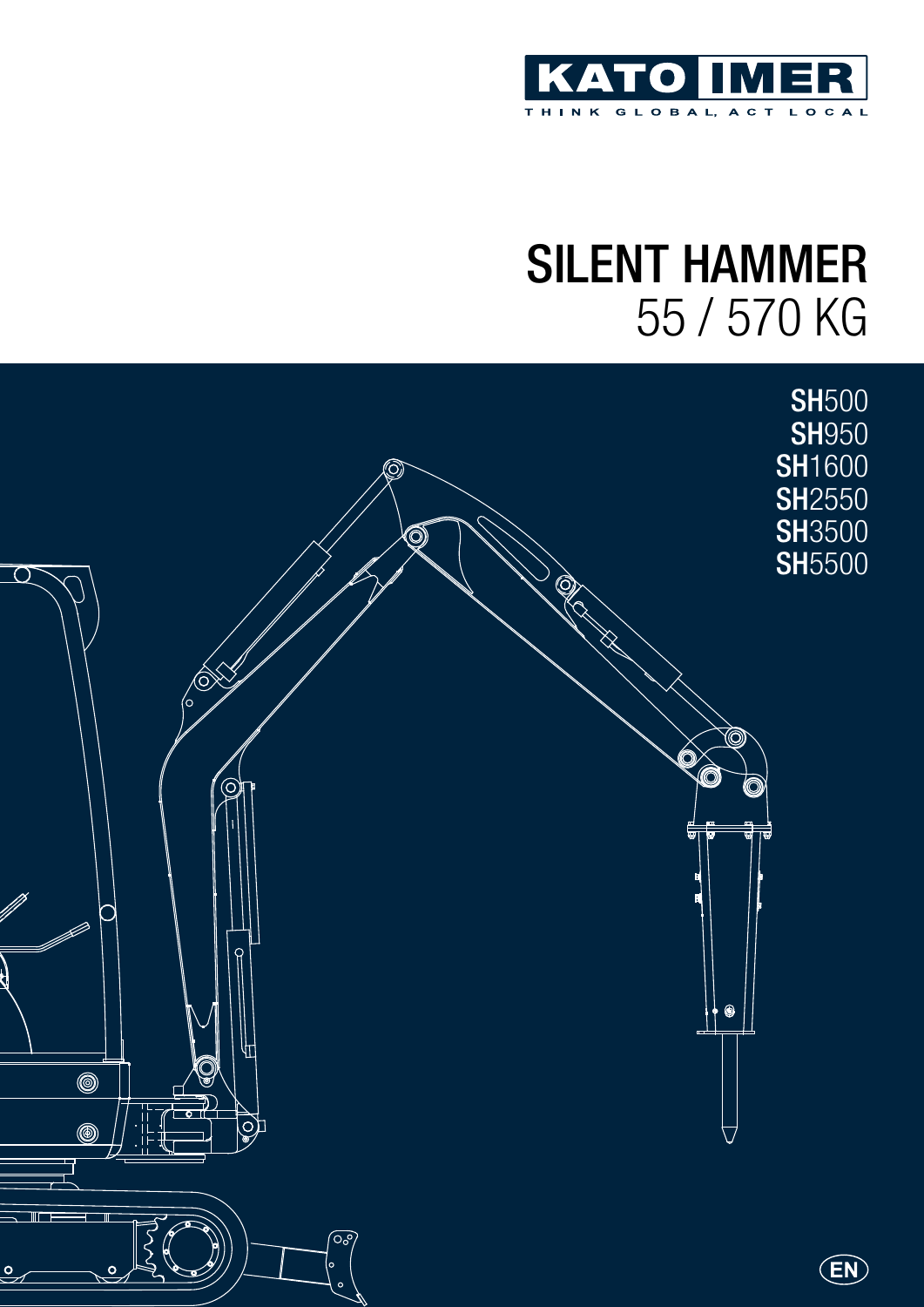# **SH**

## Hydraulic hammers

Innovative range of vibro-silenced hydraulic hammers from 55 kg to 570 kg that, for the concept of the supporting structure adopted, ensures minimum levels of acoustic pressure values, a real benefit for operating comfort and the environment. Easy to install on supporting machines,

thanks to the stabilization of the internal hydraulic pressure and delivery characteristics.

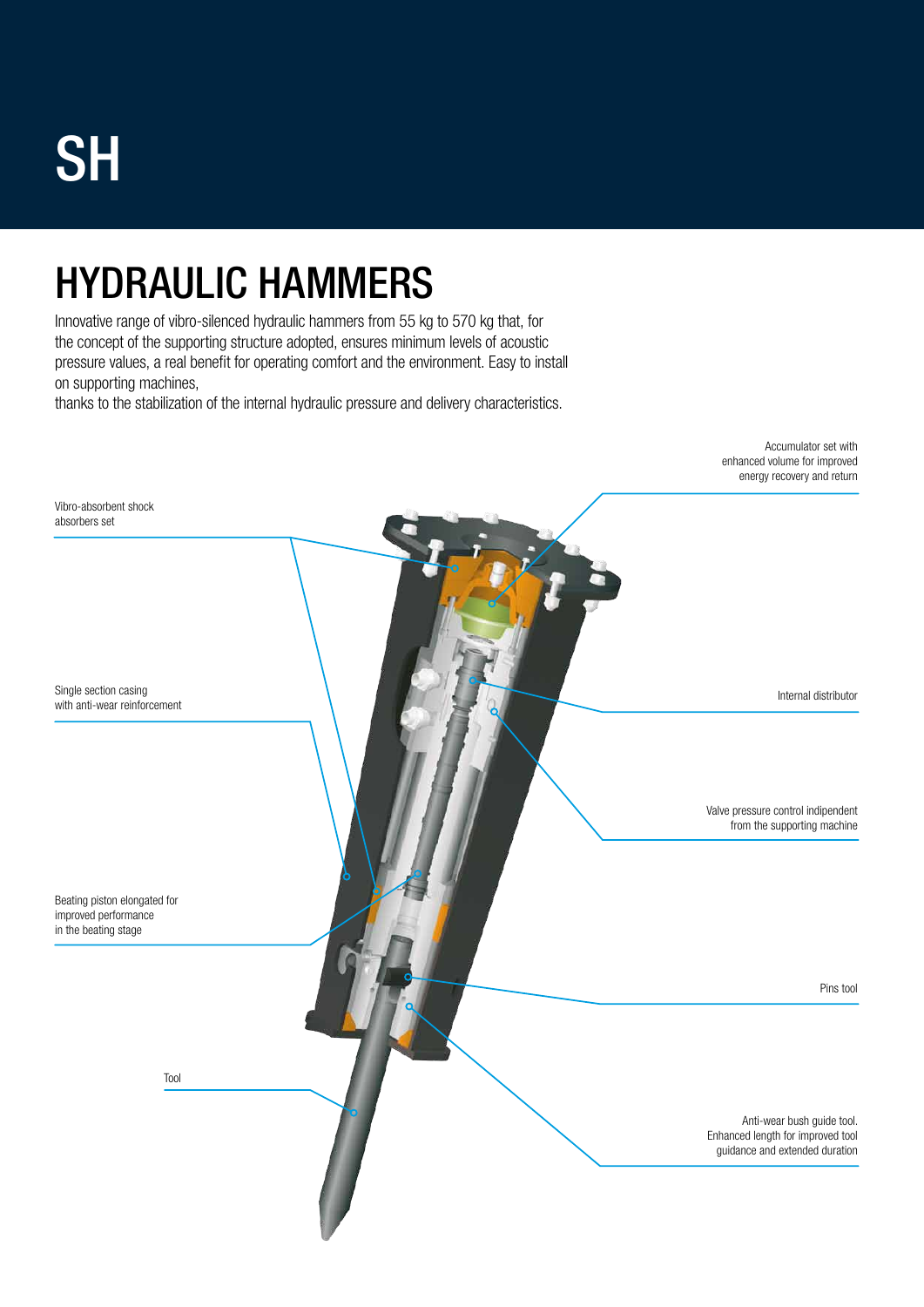



#### technical data

|                                  | <b>SH500</b>     | <b>SH950</b>               |
|----------------------------------|------------------|----------------------------|
| Version                          | Saddle / Plate   | Saddle / Plate             |
| Weight (kg)                      | 60/54            | 100/88                     |
| Oil delivery (It/min)            | $15 \div 20$     | $23 \div 3$                |
| Working pressure (bar)           | $130 \div 150$   | $80 \div 12$               |
| Tolerated counter-pressure (bar) | max 25           | max 29                     |
| Impact frequency (strokes/min)   | $1000 \div 1350$ | $800 \div 1200$            |
| Impact energy (joule)            | $100 \div 122$   | $150 \div 230$             |
| Length with tool (mm)            | 893/784          | 1112/970                   |
| Tool diameter (mm)               | 36               | 48                         |
|                                  |                  |                            |
| <b>MINI EXCAVATORS</b>           | 9VXE             | 17VXT, 19VXT, 12VXE, 17VXE |

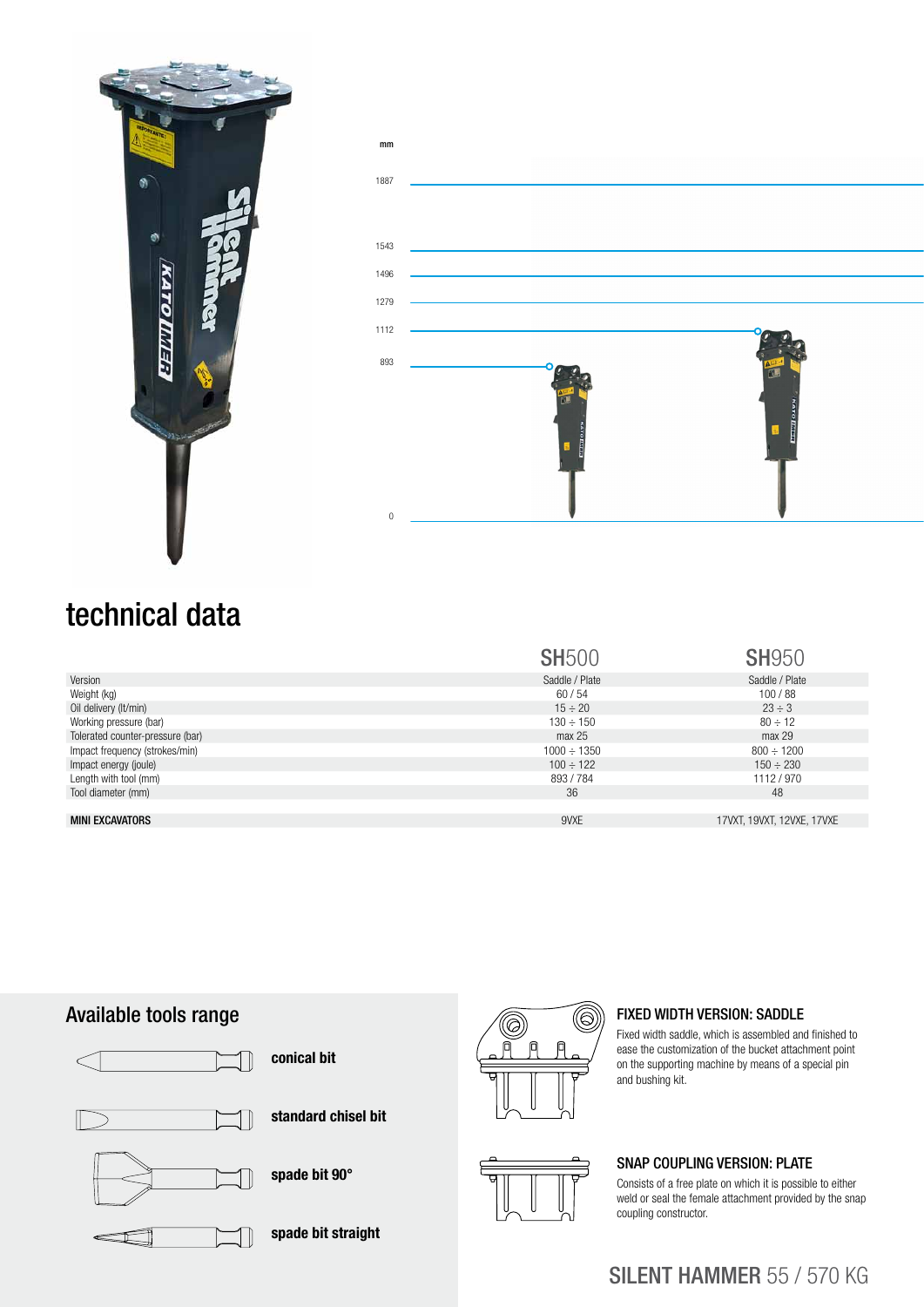

| <b>SH1600</b>          | <b>SH2550</b>                      | <b>SH3500</b>          | <b>SH5500</b>            |
|------------------------|------------------------------------|------------------------|--------------------------|
| Saddle / Plate         | Saddle / Plate                     | Saddle / Plate         | Saddle / Plate           |
| 180/162                | 255/236                            | 350/330                | 568 / 504                |
| $30 \div 50$           | $45 \div 85$                       | $60 \div 95$           | $80 \div 110$            |
| $80 \div 120$          | $90 \div 130$                      | $70 \div 130$          | $70 \div 130$            |
| max 25                 | max 25                             | max 30                 | max 30                   |
| $800 \div 1200$        | $650 \div 1000$                    | $680 \div 720$         | $480 \div 720$           |
| $240 \div 360$         | $450 \div 590$                     | $625 \div 830$         | $680 \div 1060$          |
| 1279 / 1142            | 1496 / 1244                        | 1569 / 1363            | 1887 / 1582              |
| 53,7                   | 67,5                               | 77,5                   | 81,5                     |
|                        |                                    |                        |                          |
| 27V4, 30V4, 35V4, 35N4 | 35V4, 35N4, 45V4, 55V4, 60V4, 55N4 | 60V4, 55N4, 80VX, 85V4 | $\overline{\phantom{a}}$ |

#### Operating weights from 55 to 570 kg

An innovative hydraulic breakers range, which offers the best available in the demolition field for use on site operating machinery.

A truly exclusive silenced version which, due to the specific design of its supporting structure, ensures that acoustic noise levels are reduced to a minimum, the advantages being environmental-friendly operating ease.

Installation simplicity on supporting operational machines, thanks to internal hydraulic stabiliser elements, pressure and hydraulic capacity features.

High counter-pressure tolerance on the discharge circuit which makes for application simplicity and high performance levels in terms of power levels per stroke.

Equipped with "CONTROL POWER SYSTEM" device, which, as well as automatically recovering the power during the beat stage, also optimises the actual hammer performance according to the specific needs of the user.

Reduced maintenance frequency requirement, simple and practical maintenance, ease and constant monitoring on the internal hammer parts thanks to the "EASY MAINTENAN-CE" concept.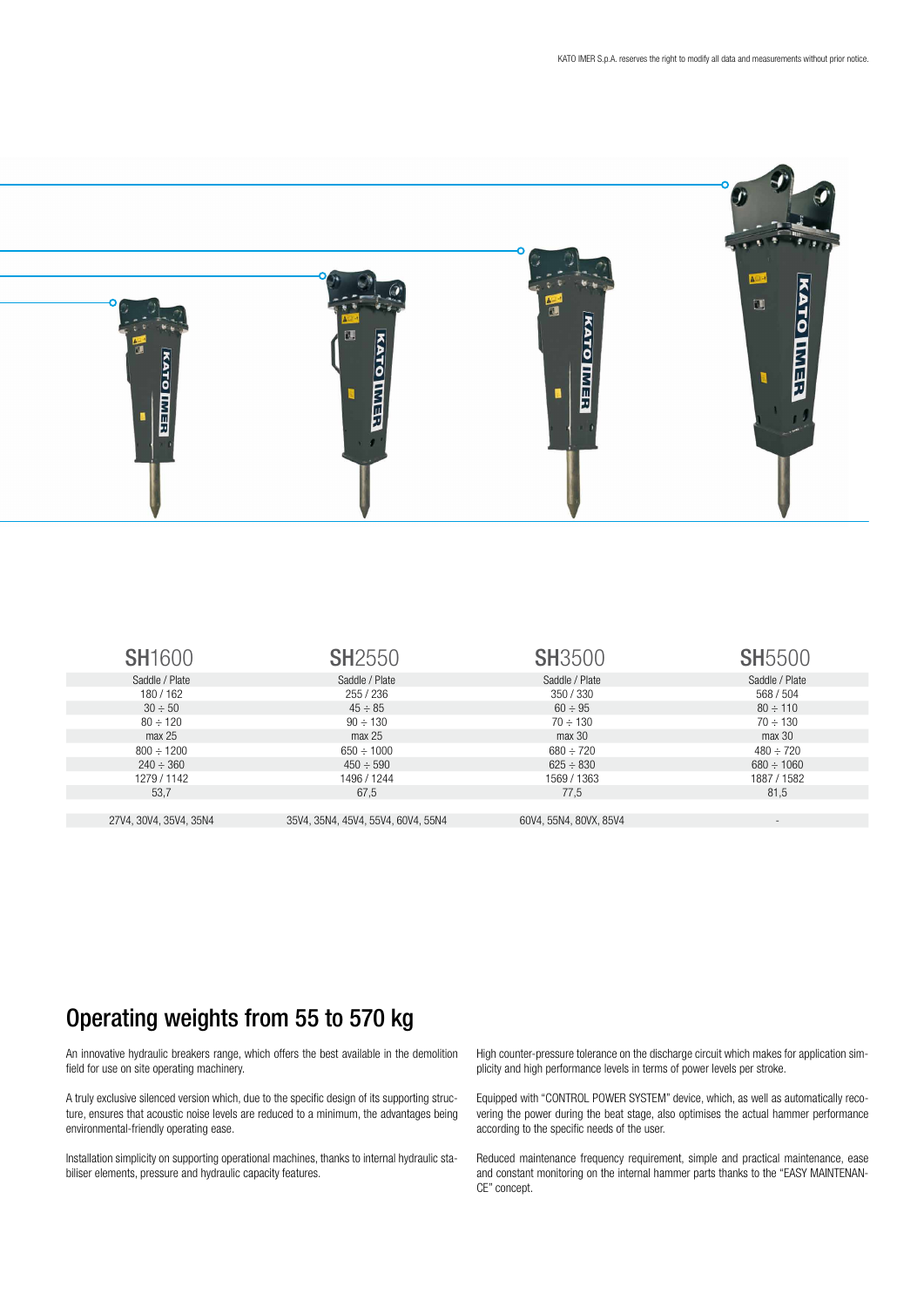### THE PRACTICAL ADVANTAGES OF T new construction technology

Closure saddle of the single-block casing and beating section incorporating the point of bucket attachment on the relative operating machines.

Greater compactness of hammer on longitudinal section thereby making for greater operational functionality, especially in restricted sections.

External structure, more streamlined, ergonomic and more solid.

Casing of the beating body of single-section "integrated" type.

Reduced operational stress of the hammer-supporting machine unit, thanks to the reduced reactivity transmitted by the hammer, dampened by the antivibration device.

Increased performance of the beater element which is suspended in an elastic manner and permits the recovery of the actual kinetic energy generated by the beater element during the demolition work, transforming it into potential elastic energy that is then returned to the implement.

Total elimination of the locking screws which secure the beating section to the lateral supports with consequent advantages in terms of maintenance.

Acoustic pressure levels generated during the beating stages, reduced to the minimum for its category, guaranteed and certified according to the new community directive in force.